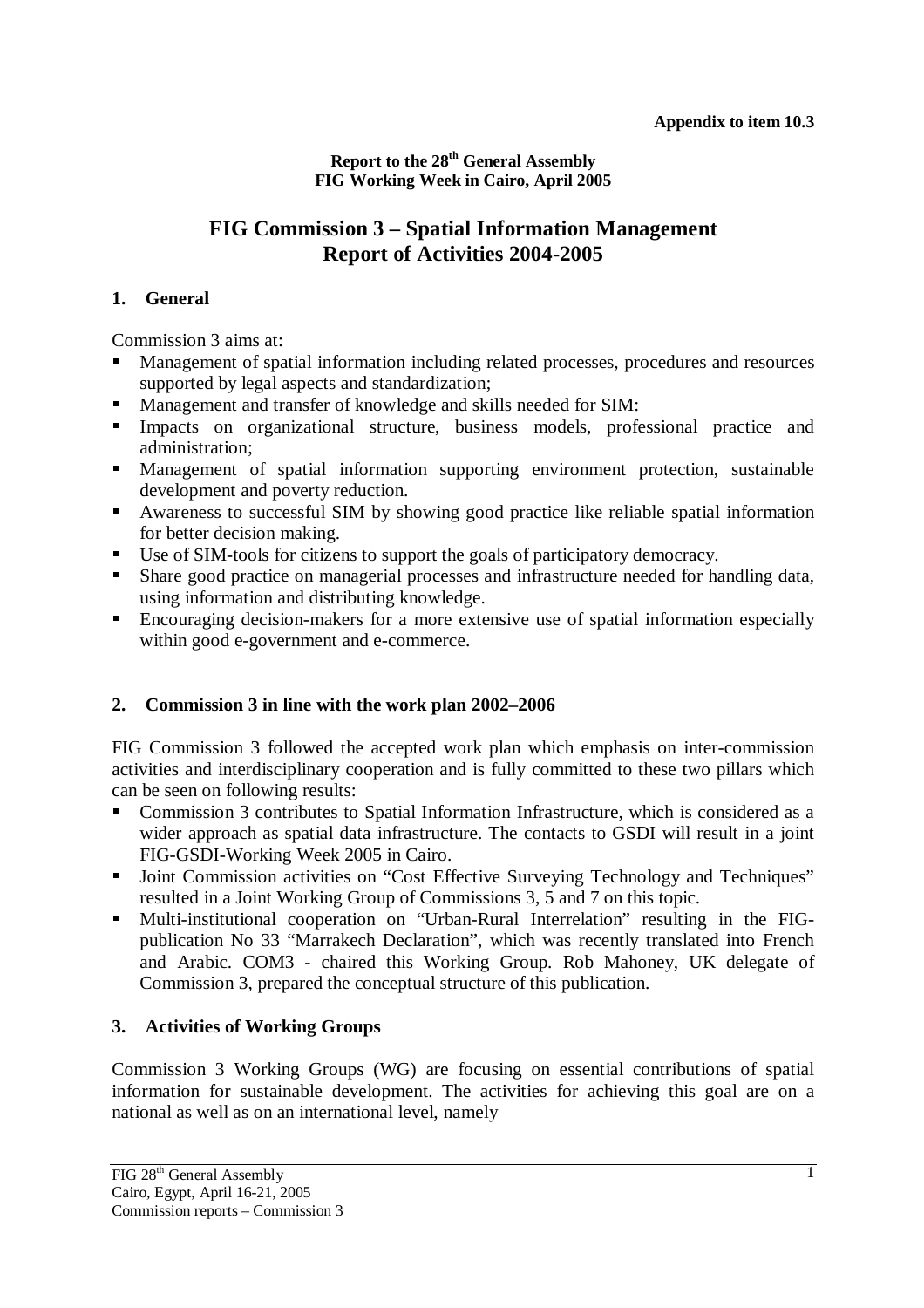- 
- Contributions to the topic "*e-Government and SIM*",<br>• The clarification of needed "*SIM infrastructure*" for GSDI,
- **The sharing of experiences of best practice concerning** ...*State of the art of SIM"*.
- The sharing of experiences of best practice concerning *"State of the art of SIM*".<br>The Joint WG on "*Knowledge in SIM*" provides the overarching principle for sh The Joint WG on "*Knowledge in SIM*" provides the overarching principle for sharing and transferring knowledge achieved. transferring knowledge achieved.
- The Commission 3 contribution to the Joint WG on "*3D-Cadastre*" emphasis the fact that a customer oriented approach to Land Administration requires an extended concept of Cadastral system as part of spatial information.

## **WG 3.1: e-Government and e-Citizen,** Chair: Mrs. Kari Strande (Norway)

In many countries there is a rapidly development going on now in the e-government field. During Cairo WW a session focuses on *SDI Legal and Policy Issues* and several papers addresses the requirements for a *spatial component of e-Government*.

WG3.1 members encouraged people to make presentations at various conferences with good examples of e-government programmes where GI is an essential component.

#### WG3.1 initiated and shaped the Cairo - Pre-Conference Workshop **WSE 1 – e-Government for e-Citizens: State of the Art on e-Government Initiatives**

A FIG publication "Best Practice Guideline on e-Government" (Working title) will be prepared by the working group "e-Government and e-Citizen" until the FIG Congress in Munich. Therefore the working group will meet during the FIG Working Week in Cairo to discuss the next activities. The proposal is to hold a special workshop with all the members of the working group until autumn 2005 to elaborate the publication. WG 3.1. contributes also – in addition to WG 3.3 - to the activities of the Joint Working Group with Commission 8, 4, 7 and 9 – "Spatial Land Planning Implications in Informal Settlements".

### **WG 3.2: SIM infrastructure** Chair: Mr. Keith Murray (UK)

WG.3.2 contributes to the Cairo - Pre-Conference Workshop **WSS 2 – Standards Workshop – Part II – Taking the Step Implementing Standards to Resolve SDI Issues.** 

### **WG 3.3: State of the art of SIM** Chair: Mrs. Chryssy Potsiou (Greece)

- 1. The WG 3.3 web inventory is installed and updated.
- 2. Inter-commission activity and cooperation with sister organization was developed by:
	- a. WG3.3 reviewed the UN-ECE-WPLA- "Guidelines on Land Administration". Spatial Information Management issues will be included into the new version.
- 3. The next steps of WG 3.3 are:
	- a. to activate persons within the COM3-community to contribute to the web inventory
	- b. to improve the web inventory by cooperating with other commissions.
	- c. continue the contribution to the joint "Low cost" activity
	- d. continue the contribution for the Inter-Commission activity for "informal settlements".
	- e. Continued contribution to the activities of the Joint Working Group with Commission 8, 4, 7 and 9 – "Spatial Land Planning Implications in Informal Settlements".